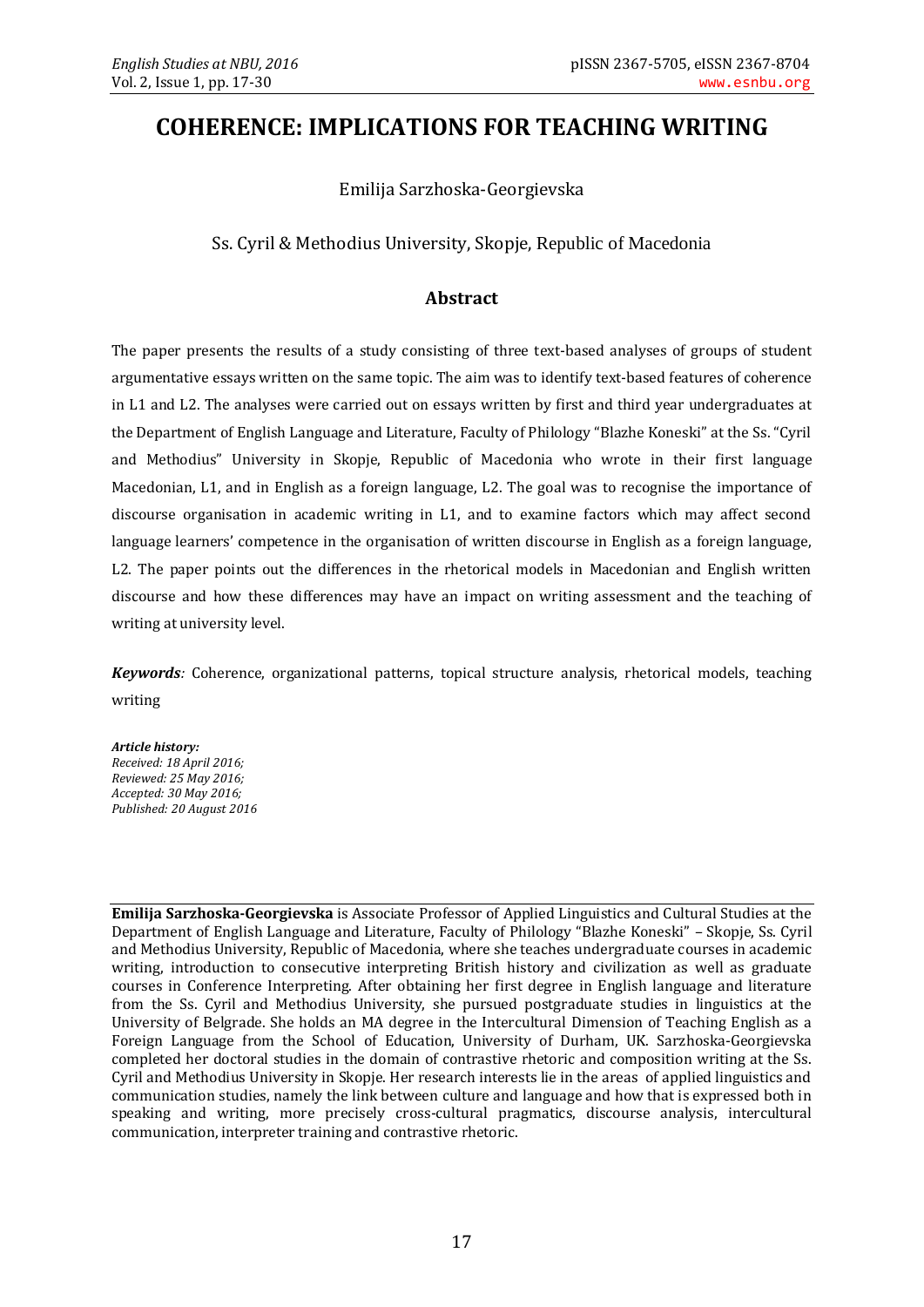Writing is embedded in culture and since there are differences from one culture to another, there are differences as to the accepted or preferred rhetorical norms and conventions from one culture to another, from one written discourse to another.

Successful writing does not just mean adhering to the rules of grammar and vocabulary. It means following a whole range of other written discourse norms or conventions. Students should be taught strategies to improve their writing in line with English speaking academic discourse conventions. Students need to be sensitized to the differing organizational patterns and discourse styles and how they affect communication. Writing instruction should prepare students to take internationally recognized language tests, and to enable students to develop competence in argumentation, persuasion and critical thinking.

Text analysis research has shown that clear higher-order rhetorical structure with appropriate transitions or discourse markers aids the reader in understanding the text. The implication is that we, as teachers and researchers should aim to train students to use top-level rhetorical strategies/models in order to improve their writing quality (Connor & Schneider, 1990). Both researchers and teachers insist that if the linguistic features of effective texts can be identified, they can be taught to students (ibid.). Important cohesion analyses based on sentence-level features and intersentential relations, drawing on the work of Halliday and Hassan (1976) have not been able to describe important coherence relations on the level of whole discourse (Connor, 1984b; Evensen, 1990; Wikborg, 1985, 1987). L2 writing research has clearly demonstrated that a text may be cohesive but not coherent.

The present paper will report on results of three text-based analyses of groups of argumentative essays written on the same topic by first and third year undergraduates who wrote in Macedonian, L1, and in English, L2. The motivation for the research has been the need to be able to teach students how to write effectively, as well as to initiate contrastive and comparative research in writing between Macedonian and English. The focus of the research was on coherence, more precisely the study attempted to find out how the student writers achieve coherence in their writing in Macedonian and in English and whether systematic writing instruction at university level helps students focus on the discourse level of texts.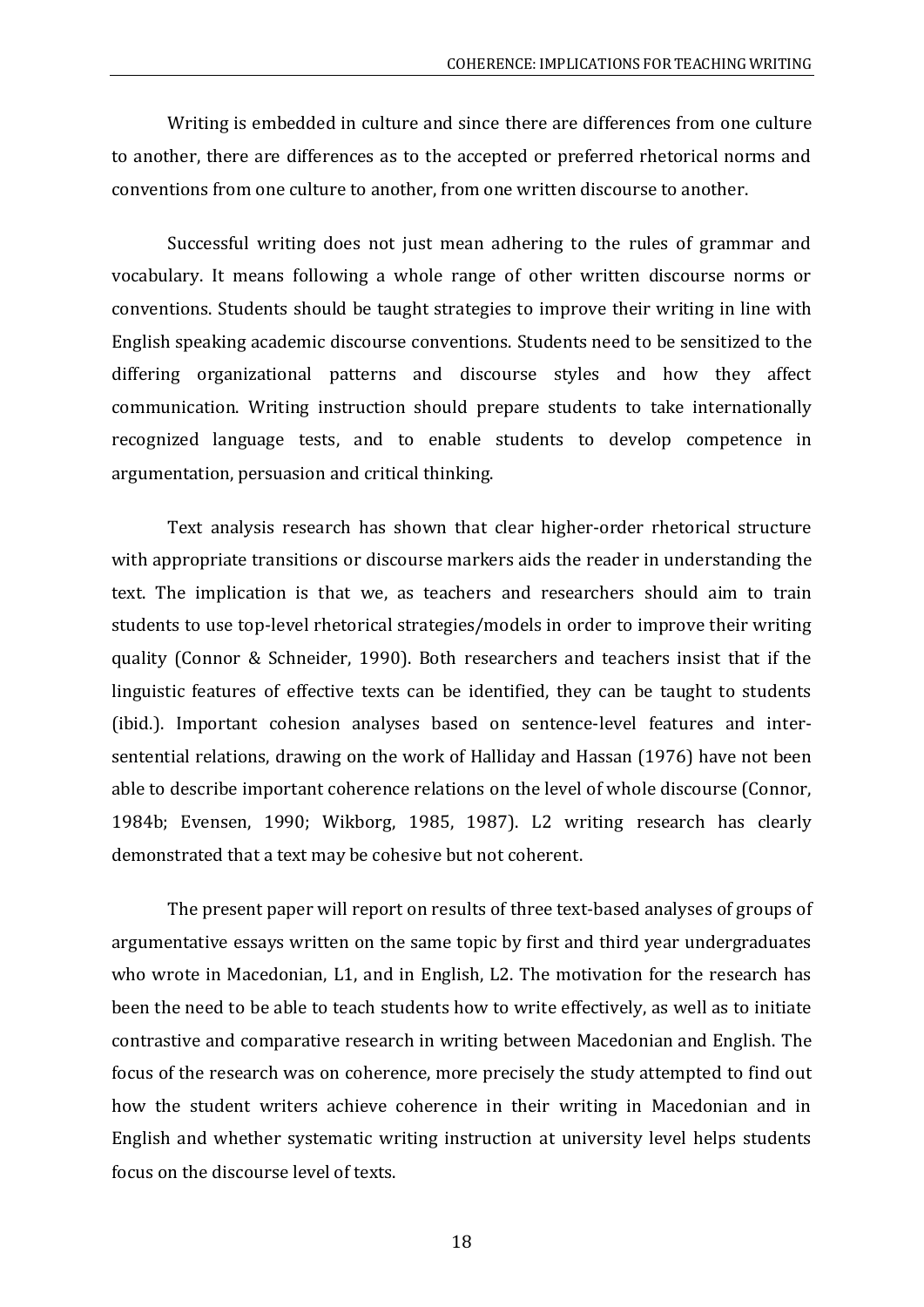## **Defining** *coherence*

Coherence is generally accepted as a *sine qua non* in written discourse (Bamberg, 1983:417); writing that does not achieve coherence will certainly fail to communicate the intended message to the reader. Knowledge of what constitutes coherence is particularly important in writing, since the concept of coherence is different in L1 and L2. Writing instruction has recognized that students have problems at the level of whole discourse, not just sentence level connectedness. On the other hand, students focus on sentence-level connectedness and understand coherence narrowly. In order to be able to help students develop coherence in their writing, it is essential that teachers have a thorough understanding of what makes a stretch of writing coherent. It is necessary to define coherence in broader terms, on the level of whole discourse (Lee, 2002).

- From a linguistic point of view, coherence can be said to be internal to the text coherence is defined in terms of the formal properties of the text.
- The non-linguistic aspect, that is coherence as an internal feature of the reader **–** focuses on the role of the reader in creating coherence. Coherence is a characteristic of the mind, the intellect and this is what enables interpretation of the text. Coherence is not a feature of the text itself. Modern reading comprehension theories assert that text processing is an interaction between the reader and the text and that readers employ their knowledge of the world (content schemata) and knowledge of text structures (formal schemata) to make sense of a text (Carrell, 1987; Bamberg, 1983).

Whether coherence is regarded as text-based or reader-based, it is important that the writer, the text and the readers all interact in the construction of coherence.

Based on studies by Lee, (1998, 2002) and the literature review, coherence can be described as including the following features:

- Connectivity of the surface text with cohesive devices (Halliday & Hasan, 1976)
- An information structure which guides the reader through the text and contributes to the topical development of the text (Connor & Farmer,1990;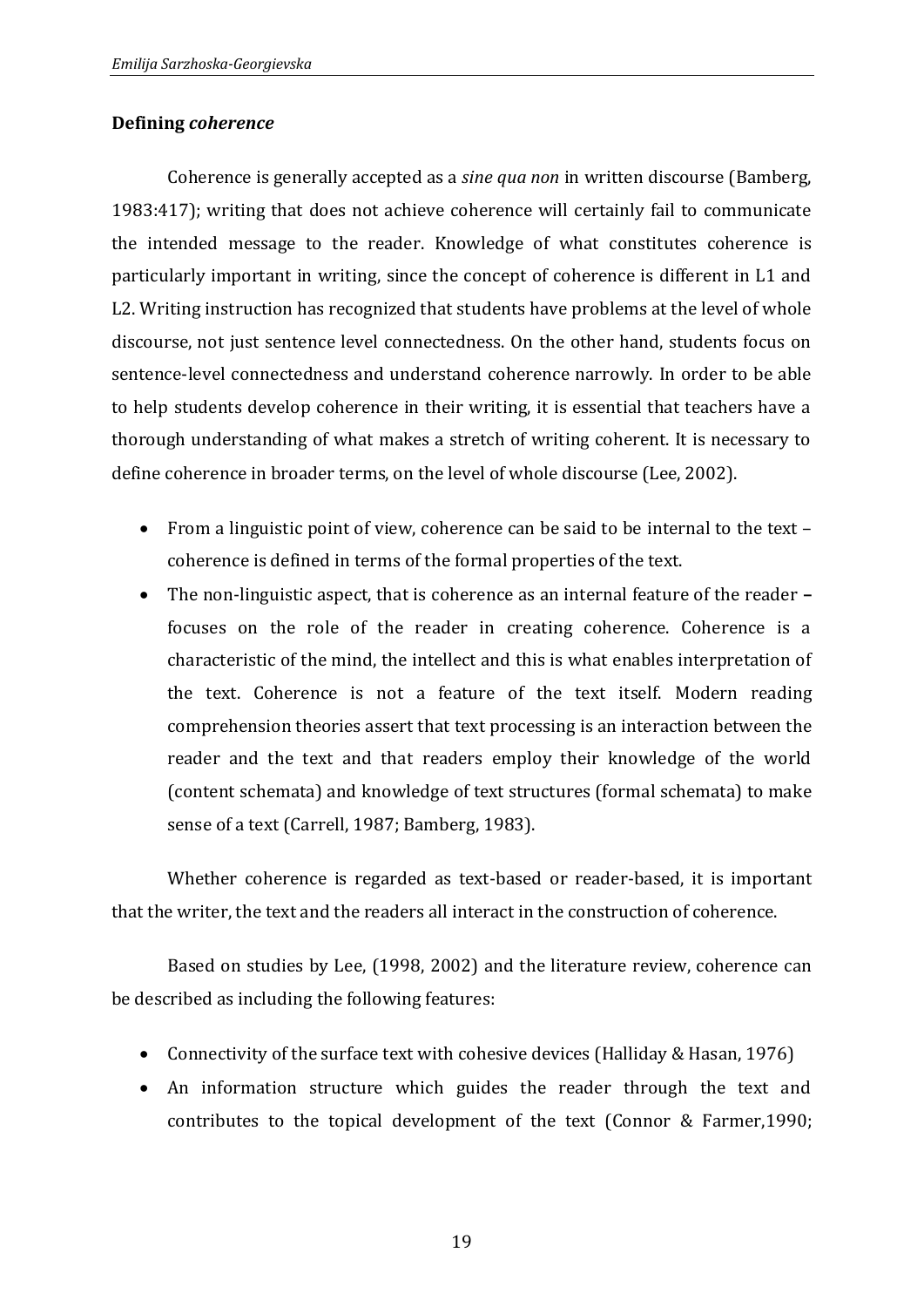Firbas, 1986; Lautamatti, 1987); in other words how information is distributed (e.g. old before new) to contribute to topical development.

- Connectivity of the underlying content evidenced by relations between propositions. A proposition is an assertion. It is through the relationships between propositions that *global* coherence is established (Kintsch & van Dijk, 1978).
- Macrostructure with a characteristic pattern and shape appropriate to its communicative purpose and context (Hoey, 1983, 1991);
- Metadiscourse features as signalizers of coherence relations (Cheng & Steffensen, 1996; Crismore et al., 1993); This includes, logical connectors, sequencers, hedges (Lee, 2002).

As shown earlier, knowledge structures play an important role in the construction of coherence, reader-based features such as *purpose, audience* and *context* should be taken into account in the execution of the research and also in teaching (Lee, 1998).

# **Rhetorical models for organizing information in argumentative essays in Macedonian and English**

According to findings of contrastive research in other languages, namely, Bulgarian, German and English (Clyne, 1987; Dimitrova-Gjuzeleva, 2001;), as well as based on the descriptions of organizational and compositional structure of written discourse by Macedonian scholars (Minova-Gjurkova, 2003; Pandev, 2004; Duchevska, 2005), we could summarize prominent differences in the rhetorical models of argumentative writing both in Macedonian and English. These organizational patterns or rhetorical models are used by the authors in the process of composing and writing argumentative essays in English and in Macedonian. Important research in this contrastive domain was carried out in the Bulgarian language by Svetlana Dimitrova-Gjuzeleva. Due to the linguistic and cultural similarity of the Macedonian language with Bulgarian, the research results obtained for the Bulgarian written conventions were used to analyze and summarize the characteristics of the norms and conventions of written discourse in Macedonian. These discourse patterns were then contrasted with Anglo-American rhetorical conventions. The following features were obtained: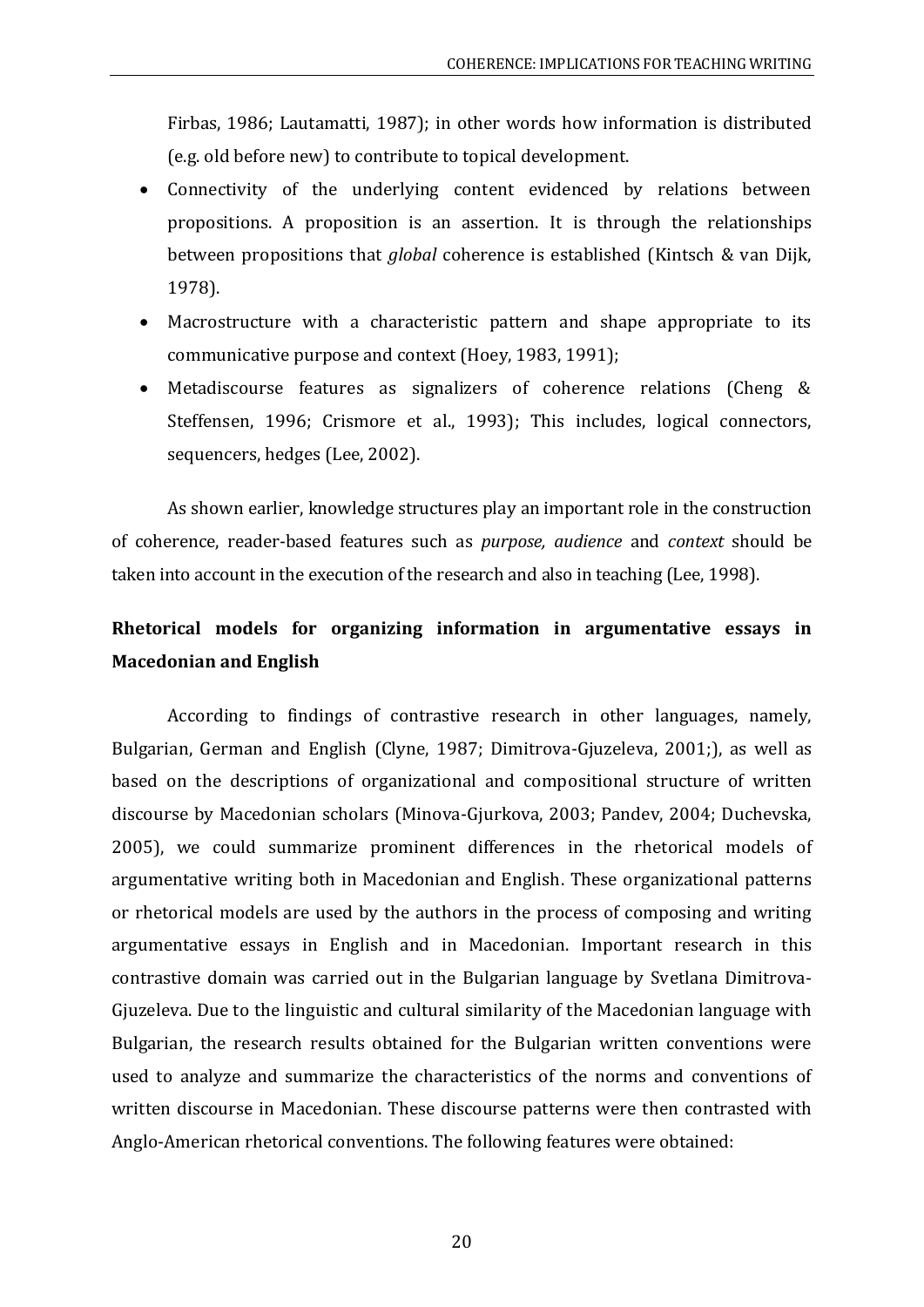- Argumentative as well as expository writing in the Anglo-American writing norms consists of formulating a thesis statement and elaboration which should be elicited from the topic of the composition which is already conceived to enable such processing. The writer's purpose is indicated at the very beginning of the essay in the introduction. In contrast, the Macedonian patterns of organizing the flow of ideas allow the writer more freedom, including digressions from the main topic, since the latter is regarded as a stimulus for free expression (cf. Dimitrova-Gjuzeleva, 2001).
- Relevance is considered to be a key component of 'good', acceptable writing and is the most important 'virtue' (Clyne, 1987:74) in English written discourse;
- Each paragraph begins with a topic sentence and ends with a transition leading on to the next paragraph, so that linear progression is achieved. If facts, or new ideas are introduced which are not relevant, and do not contribute to the overall unity of the text, then these digressions are not tolerated and are unacceptable. Conversely, the Macedonian style of writing is characterized by unclear division of paragraphs and free compositional structure (cf. Dimitrova-Gjuzeleva, 2001).
- Coherence is explicit and the text is audience friendly, audience oriented. The writer/author has a high level of awareness of reader expectations regarding the discourse. Contrary to this, the Macedonian model relies on the intelligent reader demanding wide knowledge from the reader since s/he has to 'decode' the underlying messages 'encoded' by the author of the text. Coherence is implicit and associative (ibid.);
- In accordance with the English written discourse conventions, the argumentative writing belongs to the genre of academic discourse, demanding clear, relevant arguments and a clear structure. In contrast, in the Macedonian language, argumentative writing is classified as belonging to the genre of journalistic prose, the main features of which are complex, individualistic thoughts, creative expression and elegant style (ibid.);

According to Dimitrova-Gjuzeleva, the above contrastive analysis of argumentative written discourse as a genre in the Bulgarian (respectively, Macedonian) language and in English, simply confirms the intuitive reflections of teachers of writing that there are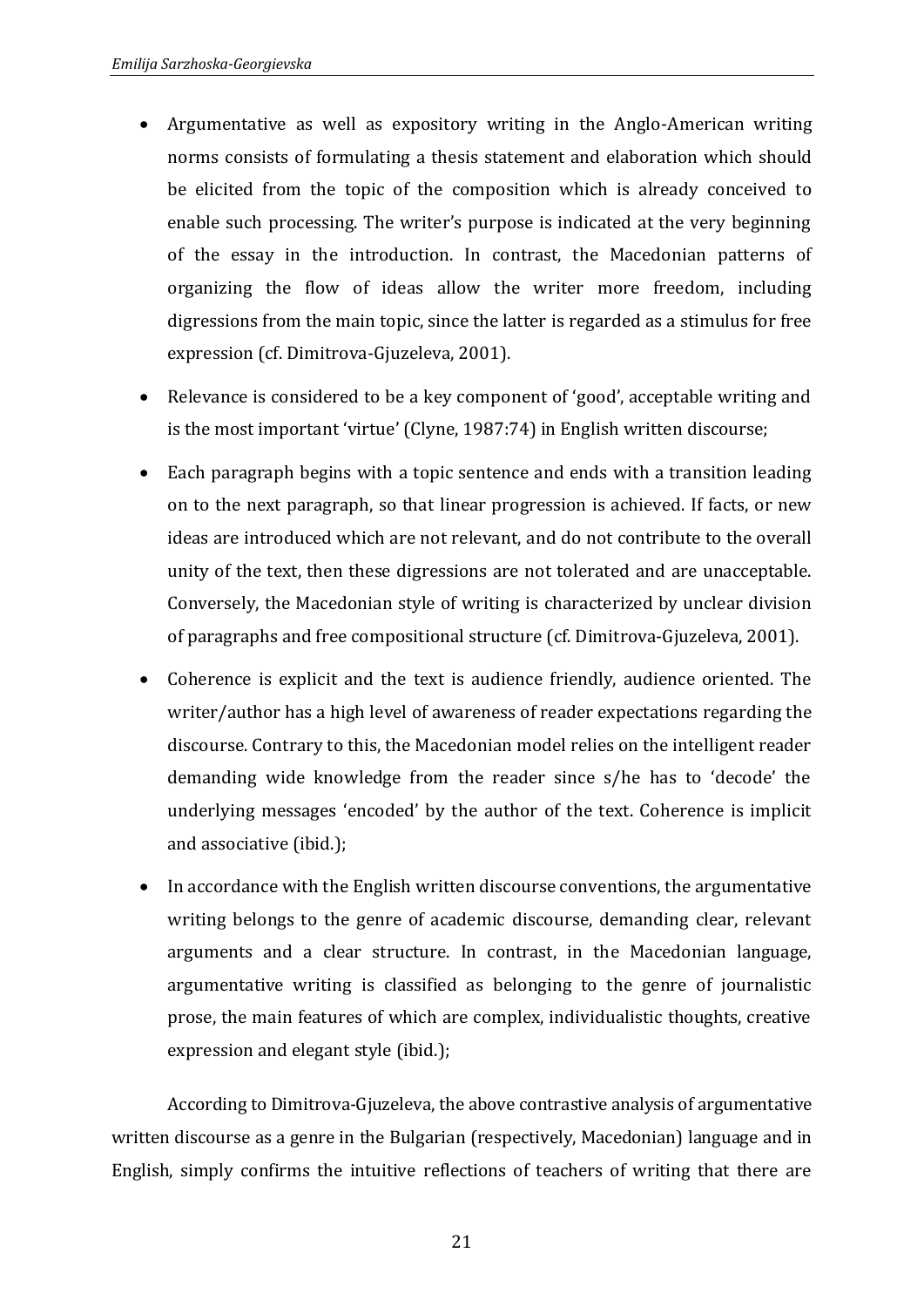serious differences as to what constitutes a 'well' written essay in the understanding of native speakers of the two languages (Dimitrova-Gjuzeleva, 2001). It could be safely said that Macedonian students who study writing in English encounter problems in the domain of the rhetorical organization of their written products, due to the interference, and to a certain extent, negative transfer of mother tongue writing norms.

#### **The study**

The classroom study involved three text-based analyses of groups of argumentative essays written on the same topic in order to identify text-based features of coherence, as well as to distinguish between groups of varying degrees of writing proficiency. The aim was to recognize the importance of discourse organization in academic writing and most importantly, to examine factors which may affect second language learners' competence in the organization of written discourse in English as a foreign language.

The analyses were carried out on compositions written by first and third year undergraduates at the Department of English Language and Literature, Faculty of Philology "Blazhe Koneski" – Skopje, Ss. Cyril & Methodius University, majoring in English who wrote both in their first language, Macedonian, L1 and in English as a foreign language, L2. The topic was: … *More severe punishments and more prisons will reduce crime. Do you agree with this statement?* All three analyses focused on coherence, i.e. attempting to identify unity and logical connectivity of the written compositions, but each analysis concentrated on a different aspect of coherence. The first analysis made comparisons of 60 (30 written in L1 and 30 written in L2) compositions in terms of organizational patterns, organization scores and overall quality. Based on empirical studies carried out by Sasaki & Hirose (2001), Connor & Schneider, (1990), similarities and differences regarding the choice of organizational structure in argumentative student essays written in their mother tongue, Macedonian L1, with argumentative essays written in English L2 by the same students were investigated. It focused on the rhetorical structure of the whole text, the position of the *main idea*, type of organizational structure: *deductive or inductive* and the presence or lack of a *summary/conclusion***.** The types of organizational patterns were coded with numerical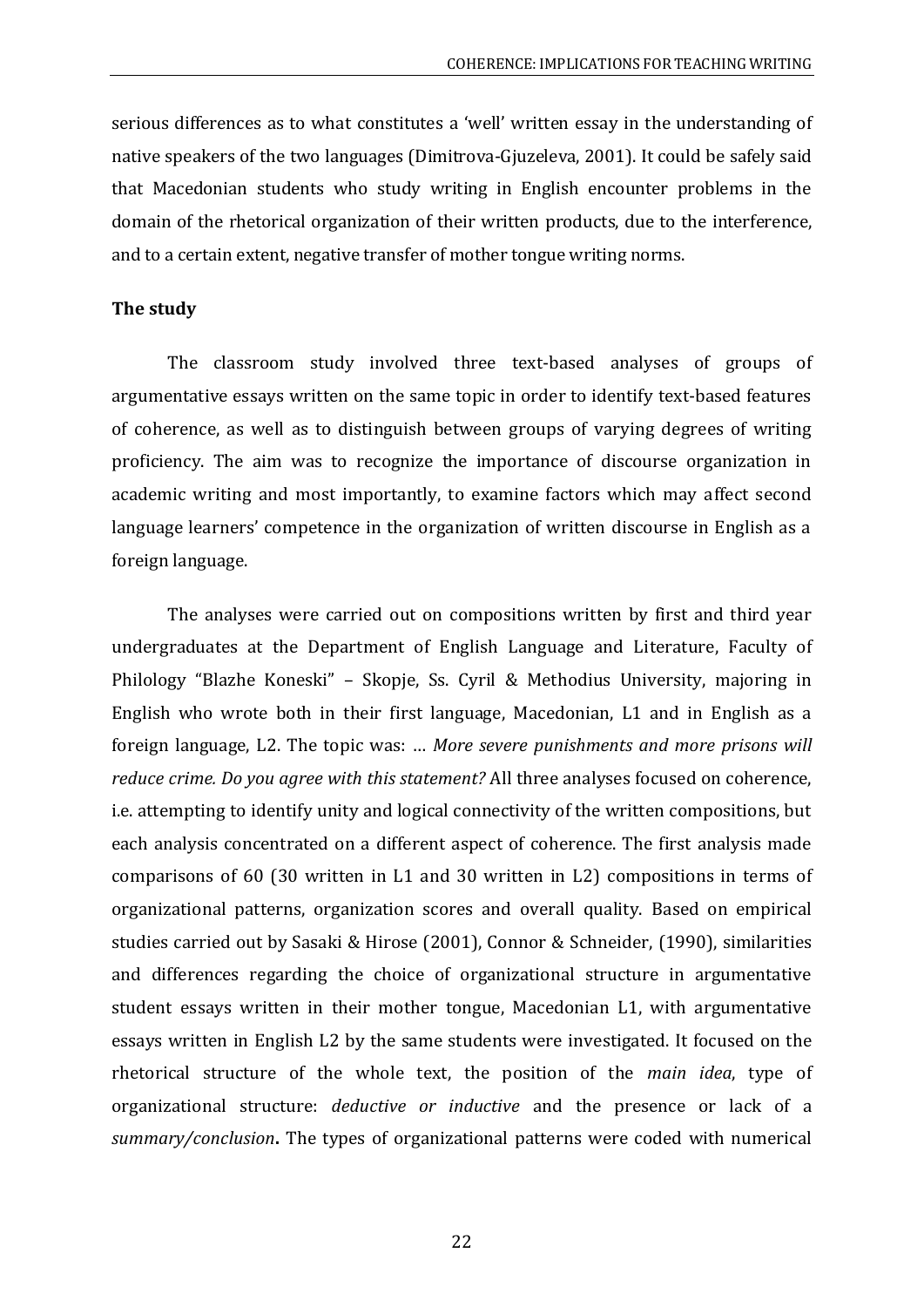values to enable statistical processing. The compositions were also graded by two independent raters.

The second analysis investigated in what way first year and third year undergraduates logically connect ideas. To this effect, research carried out by Witte (1983b), Connor & Schneider (1990) was replicated using topical structure analysis on three groups of compositions (total of 90 compositions written by first and third year undergraduates) based on Lautamatti's taxonomy (1987) which reveals the internal topical structure through the repetition of key words and phrases. This type of text analysis follows the flow of information structure of the text, and as such, offers an overall model of coherence for the written composition. Lautamatti's, model is based on the Prague linguistic school and concentrates on the semantic ties between the topics of sentences and their relationship with the main, discourse topic. The progression of subtopics is called topical progression. Sequences of sentences were examined by looking at the sentence topics and how these topics work through the text to progressively build meaning. Based on previous research (Connor & Farmer, 1990; Connor & Schneider, 1990; Witte, 1983b) three progression types have been identified:

- *Parallel progression* the subtopics of several sentences remain the same (the subtopic in S1, S2, S3…is the same). A parallel topic is commonly a repetition, a pronominalized form, or a synonym of the preceding topic (Connor & Farmer, 1990).
- *Sequential progression* the comment (the new information) or *rheme* in the sentence becomes the *topic* (*given* information, or *old*) in the following sentence. Comment of  $S1 = \text{topic}$  of  $S2$ ). A sequential topic is different from the immediately preceding topic. Witte (1983b) associated a greater proportion of sequential topics in lower rated essays with less coherent writing. The introduction of too many new sentence topics may obscure the discourse topic of the essay, or result in fragmented and not adequately developed writing (Connor & Schneider, 1990).
- *Extended parallel progression* the topic is repeated after several sequential progressions.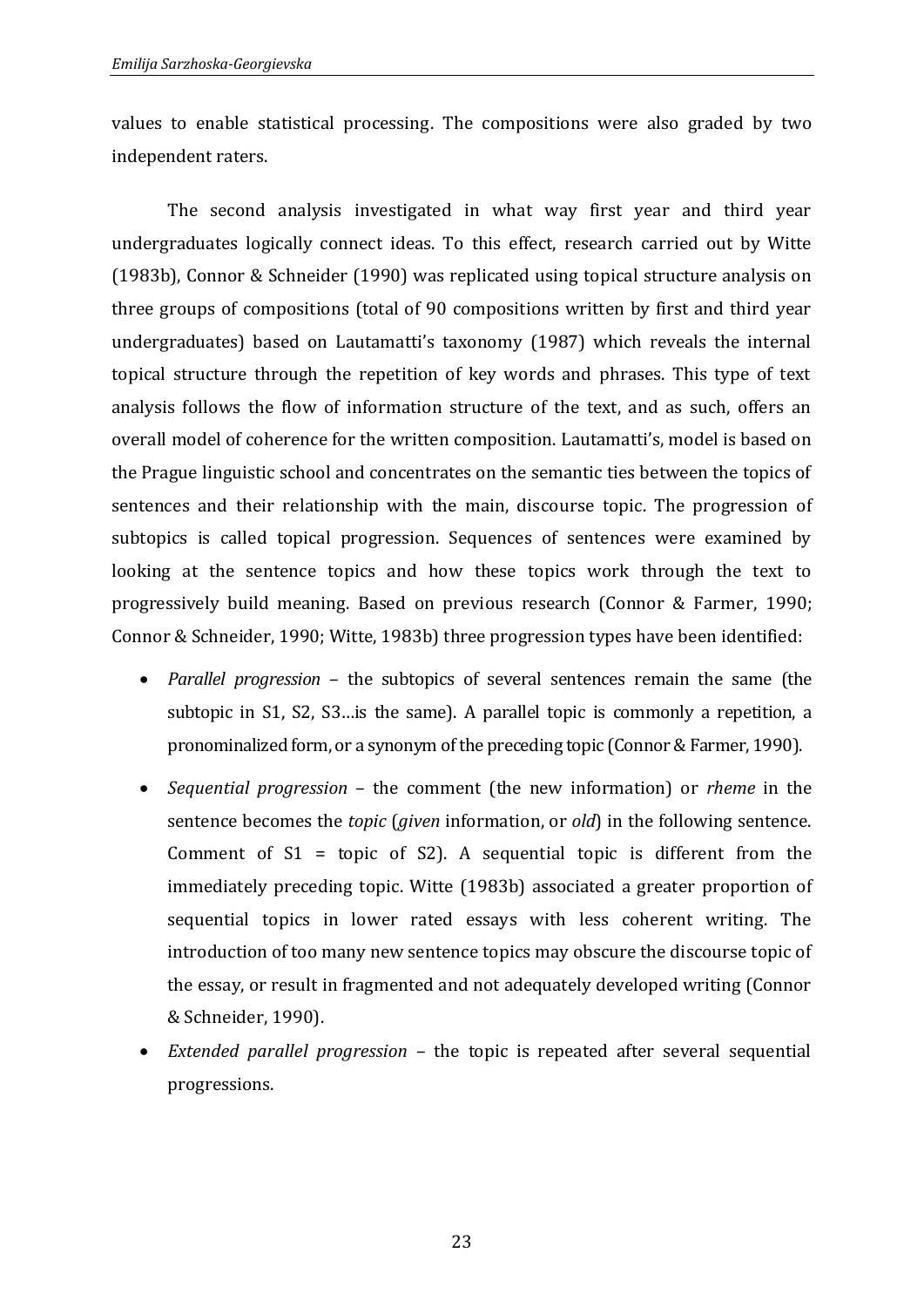In relation to the criteria for coding the topics in the essays, Bardovi-Harlig's notions of *topic* and *focus* was used. The topic was identified, which may or may not be the same as the grammatical subject of the sentence. Namely,

# *Topic:*

What the author is writing about. It is context dependent; it may be given information and is probably definite (Bardovi-Harlig, 1990).

*Focus***:**

Rest of the sentence that provides new information, part of the sentence which most advances communication, context-independent and may be indefinite (Bardovi-Harlig, 1990).

Following are sample passages showing types of progressions and coherence diagrams:

# *Parallel progression*

*Chocolates are a national craving. (2) Records show that they are sold in huge quantities. (3) Designer chocolates often sell for nearly \$30/lb. (4) It is obvious that these candies are America's number one choice.*

*Chocolates they Designer chocolates these candies*

# *Sequential progression*

*Computer interviews are used by market researchers to assess product demand. (2) Using these, many different products are analyzed. (3) For example, people may be asked about detergents.*

*1. Computer interviews 2. products 3. detergents*

## *Extended parallel progression*

(1) Body language varies from culture to culture. (2) To say 'yes', Americans nod their heads up and down. (3) Japanese and Italians use the same nod to say no. (4) Body language is an important skill for international managers.

Finally, the third analysis focused on investigating the important role that discourse markers have in pointing towards coherence of the text. The aim of the last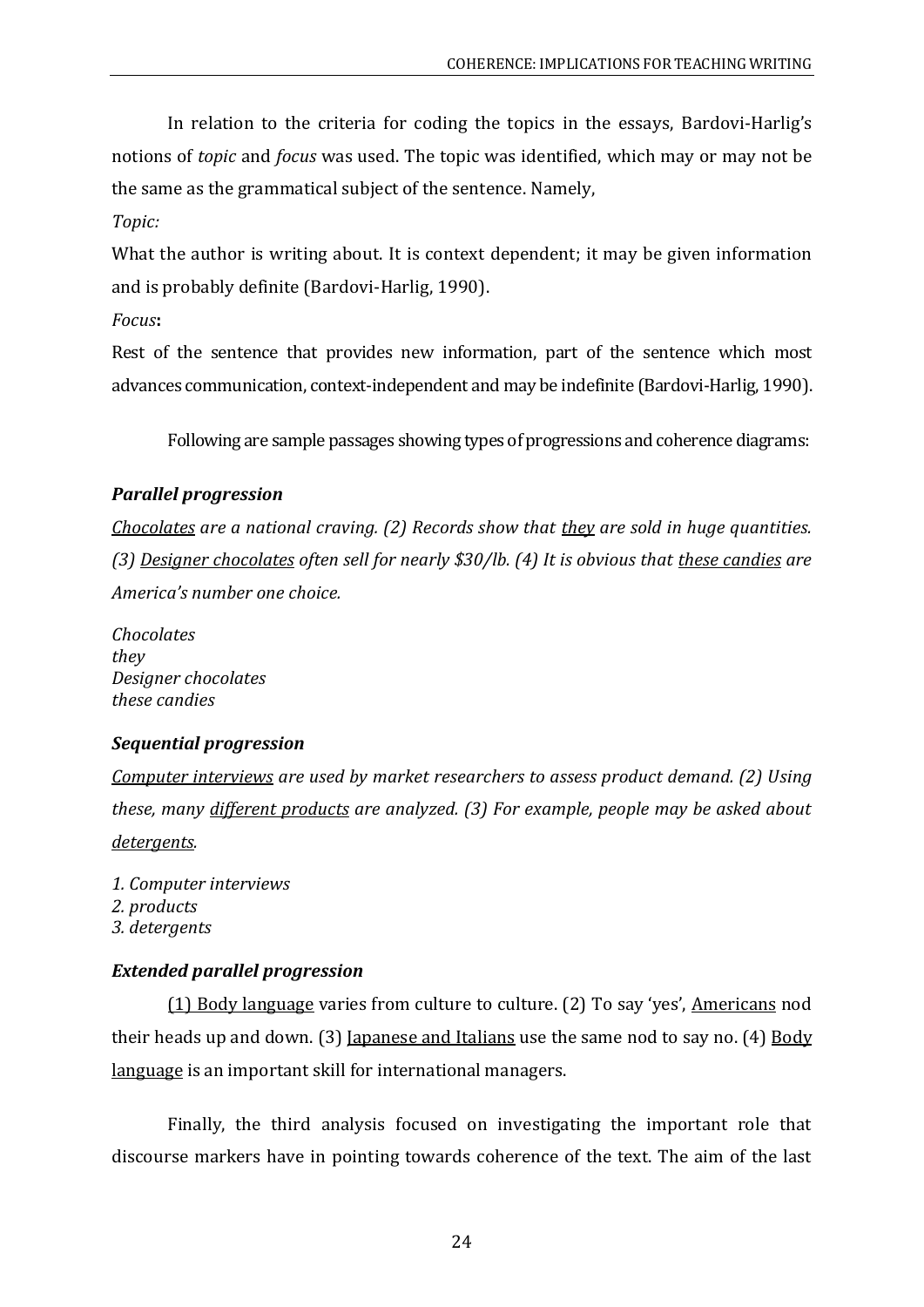analysis was to determine the frequency of usage of certain discourse markers, as well as to attempt to define and classify these discourse markers based on their functions in the corpus of written compositions.

#### **Results**

The results of the first analysis of choice of organizational patterns revealed that there were more similarities than differences in the argumentative compositions written in L1 and L2. The highest scoring essays used the inductive organizational pattern (33% of the essays written in English, and 16% in the essays written in Macedonian), which could mean that leaving the main idea at the end of the essay, in the conclusion, is valued in Macedonian writing and is allotted a greater number of points. Of course, the results clearly demonstrated that the choice of organizational pattern is not the only factor that contributes to the overall quality of the written product. Coherence on the level of whole discourse plays an important role, connectedness between paragraphs, relevance of ideas and the appropriate use of discourse markers. The majority of students (50% of the essays written in Macedonian, and 46.67% of the English essays) used the deductive organization. More precisely, they treated the essay topic as if it were a question that had to be answered. They stated their opinion and main idea at the beginning of the essay. The discourse features of the compositions consisted of general, neutral declarations that simply gave a response to the "for" or "against" question. There was no attempt at taking up a stance, defending one's position and persuading the reader. The compositions written in L1 had greater variety regarding the use of organizational patterns, most certainly due to the spontaneity of writing in L1. Also, the level of literacy in L1 had exerted influence. The students had not yet developed a sufficient level of competence in L1 regarding the discourse organization of their compositions in order to surpass their level of organizational competence in L2.

Regarding the results of the second analysis, the use of progression types revealed that sequential progressions abound in the first year L2 compositions, resulting in lowquality essays without much topical depth. Mann-Whitney (Wilcoxon) test confirmed differences between the first year L2 compositions, where only 21,43% used over 5 parallel progression, whereas 53% of the third year group used 5 or more parallel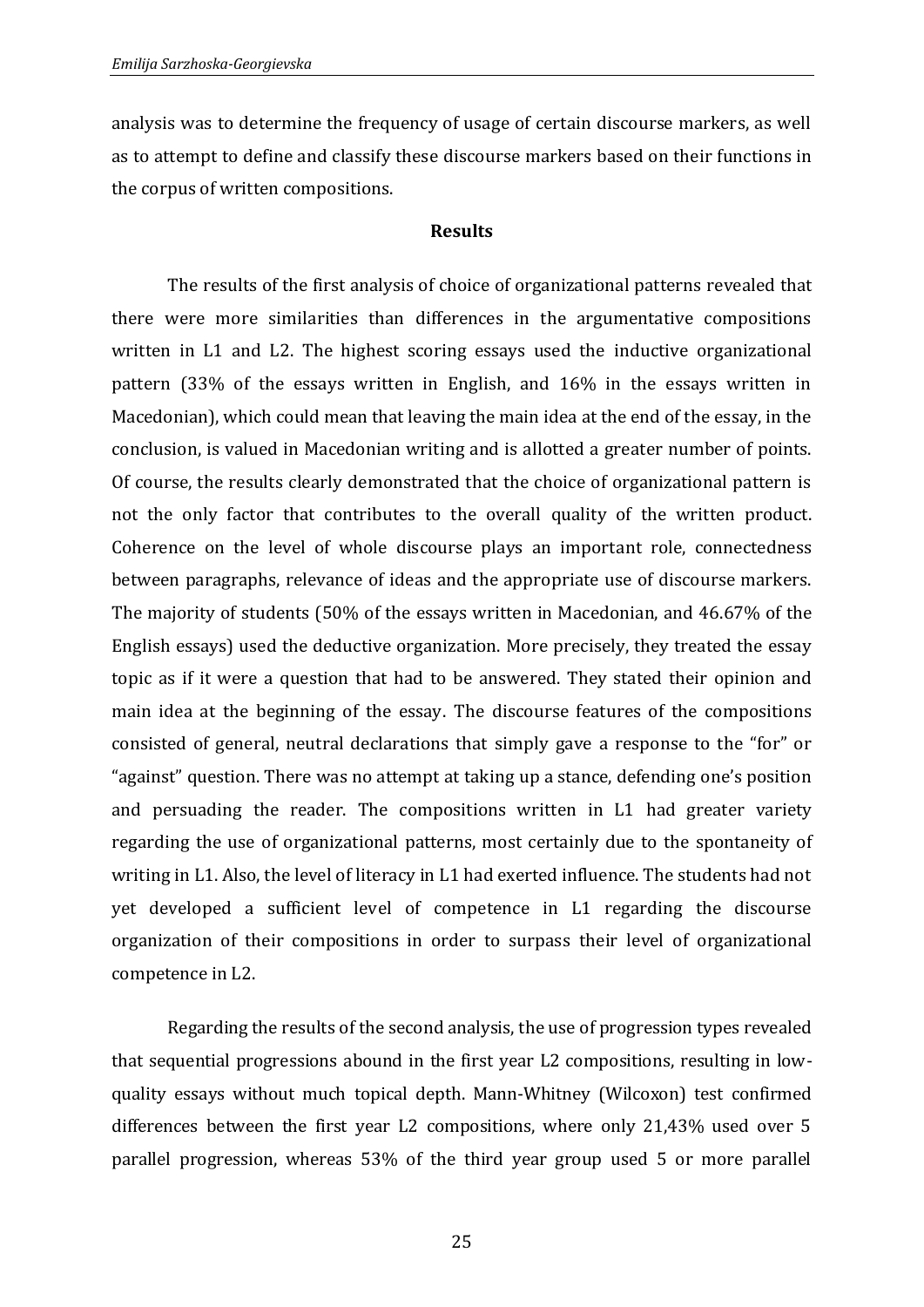progressions resulting in better quality essays without frequent diversions from the main topic. The better quality essays by the third year group were to be expected, since the students had already had five semesters of systematic writing instruction.

The results of the third analysis which focused on calculating the frequency of discourse markers as signals of coherence relations, clearly demonstrated that discourse markers were not used as often as they should have been. Thus, the analyzed corpus of compositions revealed insufficiently signalized relations both between sentences, and on the level of the whole discourse which resulted in a high level of implicitness. This in turn, rendered the written composition less comprehensible to the reader. In addition, the low frequency of causal discourse markers denoted that the quality of argumentation was not up to level. (Georgievska-Sarzhoska, 2010)

Even though text-based analyses have their limitations, the present study attempted to describe student writing by going beyond the sentence to the discourse level.

### **Implications of the study for the teaching and assessment of writing**

Due to the differences in the rhetorical models for organizing information in English and Macedonian, some implications can be drawn as to what should be given emphasis in teaching writing and in the assessment of writing competence.

Writing instruction should include sessions of teaching explicitly the basic characteristics and aspects of coherence in the English language as well as in Macedonian. This means teaching coherence creating devices based on the features of what constitutes coherence described above. Instructors could use specific comments when giving feedback to the students, such as: under use of meta-discourse features, inappropriate use of discourse markers. Students can self-edit and review their peers' performance. Coherence need not be an abstract theory that is remote from practice. It can be a concrete concept that can be described, taught and learnt in the classroom (Lee, 2002).

Bearing in mind that the study carried out analyses on argumentative essays, the results clearly demonstrate the need for devising an appropriate method of assessment of essays at a more advanced level of linguistic and writing competence. This new analytical model of assessment would take into account and identify the elements of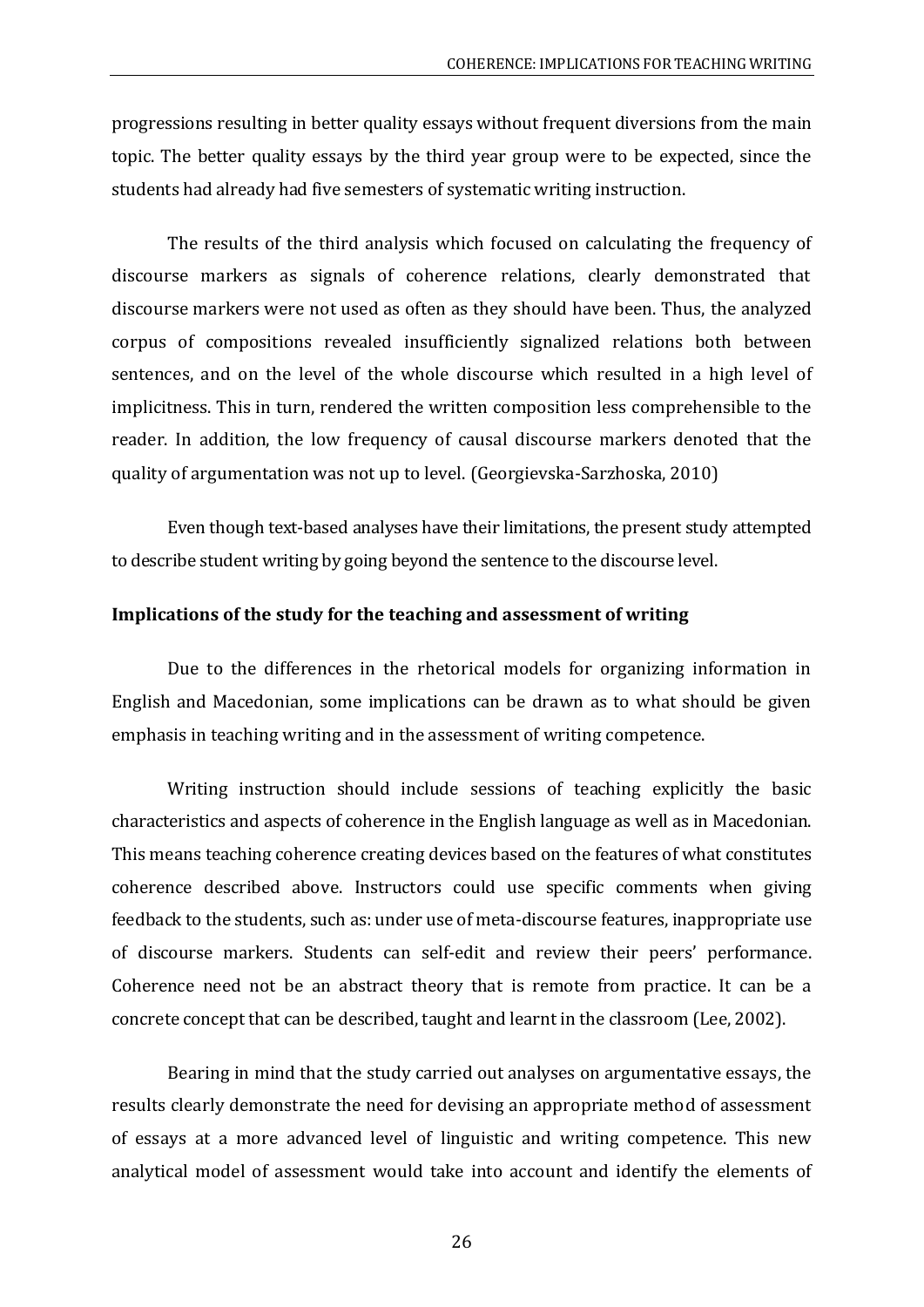persuasion, and argumentation (Dimitrova-Gjuzeleva, 2001). In other words, in addition to the linguistic, the rhetorical component in written discourse should be included in the assessment of the essay.

Due to the fact that there are differences in the understanding of the concept of coherence, as well as differences in the rhetorical models in Macedonian and English written discourse, there are also differences in the criteria for assessing essays between native English speakers and Macedonian teachers. More precisely, according to Anglo-American textual and rhetorical norms, the most important criteria for assessment of argumentative essays is sociolinguistic competence, in other words, explicit coherence and clear expression, conciseness and fulfilling reader expectations. This is followed by assessing the appropriateness of the overall organizational structure of the essay, including the correct choice of rhetorical norm (macrostructure) which should be in line with the purpose of the essay. These features are followed by evaluating the content, the intended message of the essay, the persuasive force it possesses together with the quality of argumentation (Dimitrova-Gjuzeleva, 2001). After these criteria have been fulfilled, the final stage of the assessment involves looking at the grammatical accuracy and lexical appropriacy of the essay (ibid.). Conversely, in the Macedonian assessment model, performed by Macedonian native speakers, the emphasis is on grammatical precision and vocabulary, followed by examining the organization and content, and finally discourse level competence is assessed (the logical flow of ideas, coherence at a deeper level of text)(ibid.).

#### **Conclusion**

As a result of the three analyses, we can conclude that coherence determines the semantic relations which enable the understanding of a certain text so that it might be adequately used. This entails that certain conditions have to be fulfilled in order for coherence to be realized. These are: the purpose the author wants to achieve, the expectations of the audience, conveying the intended message. The performed analyses in the study could be termed explorative, nevertheless they have shown that there are certain aspects of student writing which can be measured, or assessed, however some cannot. Focusing on improving the syntactical component will not result in better quality essays, neither will the narrow sentence level cohesive devices improve the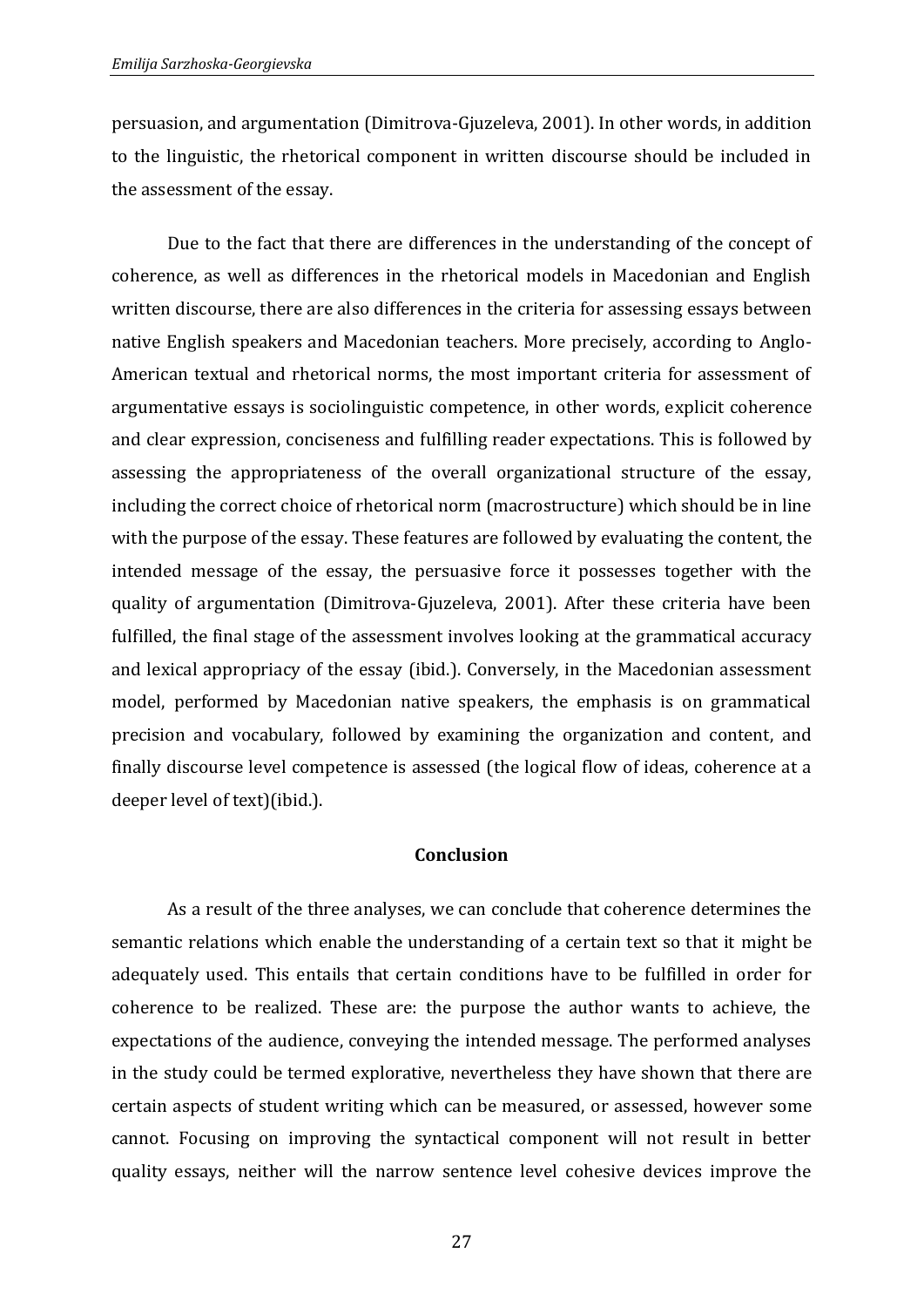quality of the written text. Bearing this in mind, teaching writing should include explicit teaching of coherence creating elements and raise students' awareness of the need to focus on 'whole' texts that is on the level of discourse beyond the sentence level. Students have to be sensitized to the important role that the reader plays in creating coherence. The first module in the writing syllabus should consist of teaching the following aspects of coherence: *Purpose, audience and context of situation.* Coherence cannot be achieved without a clearly defined purpose. Teaching coherence creating devices could be carried out in two phases: the first section would include the macroelements – purpose, audience and context, choice of macrostructure, followed by the second section consisting of teaching the micro-level elements – internal cohesion, sentence level connectedness and meta-discourse markers (Lee, 1998).

### **References**

- Bamberg, B. (1983). What Makes a Text Coherent? *College Composition and Communication,* Vol. 34, No. 4, pp.417-429.
- Bardovi-Harlig, K. (1990). Pragmatic word order in English composition. In U. Connor & A.M. Johns (Eds.) *Coherence: Research and pedagogical perspectives* (pp. 43-65). Washington, DC: TESOL
- Brown, G. and Yule, G. (1983). *Discourse Analysis*. Cambridge: Cambridge University Press.
- Carrell, P. (1982). Cohesion is not Coherence. *TESOL Quarterly*, Vol. 16. No.4.
- Carrell, P. (1987). Text as interaction: Some implications of text analysis and reading research for ESL composition. In U. Connor & B. Kaplan (Eds.) *Writing Across Languages: Analysis of L2 text* (pp.45-55)*.* Reading, MA: Addison-Wesley.
- Cheng, X., & Steffensen, M. S. (1996). Metadiscourse: A technique for improving student writing. *Research in the Teaching of English*, 30(2), 149-181.
- Clyne, M., (1987). Discourse structures and discourse expectations: Implications for Anglo-German academic communication in English. In Smith, L. (eds.) *Discourse Across Cultures: Strategies in World Englishes*. Prentice Hall: New York, London.
- Connor, U. & Kaplan, R. B. (1987). *Writing Across Languages: Analysis of L2 text.* Reading, MA: Addison-Wesley.
- Connor, U. & Schneider, M. (1990). Analyzing topical structure in ESL essays. *Studies in Second Language Acquisition*. 12. 411-427.
- Connor, U. (1984b). A study of cohesion and coherence in English as a second language students' writing. *Papers in Linguistics: International Journal of Human Communication*, 17, 301-316.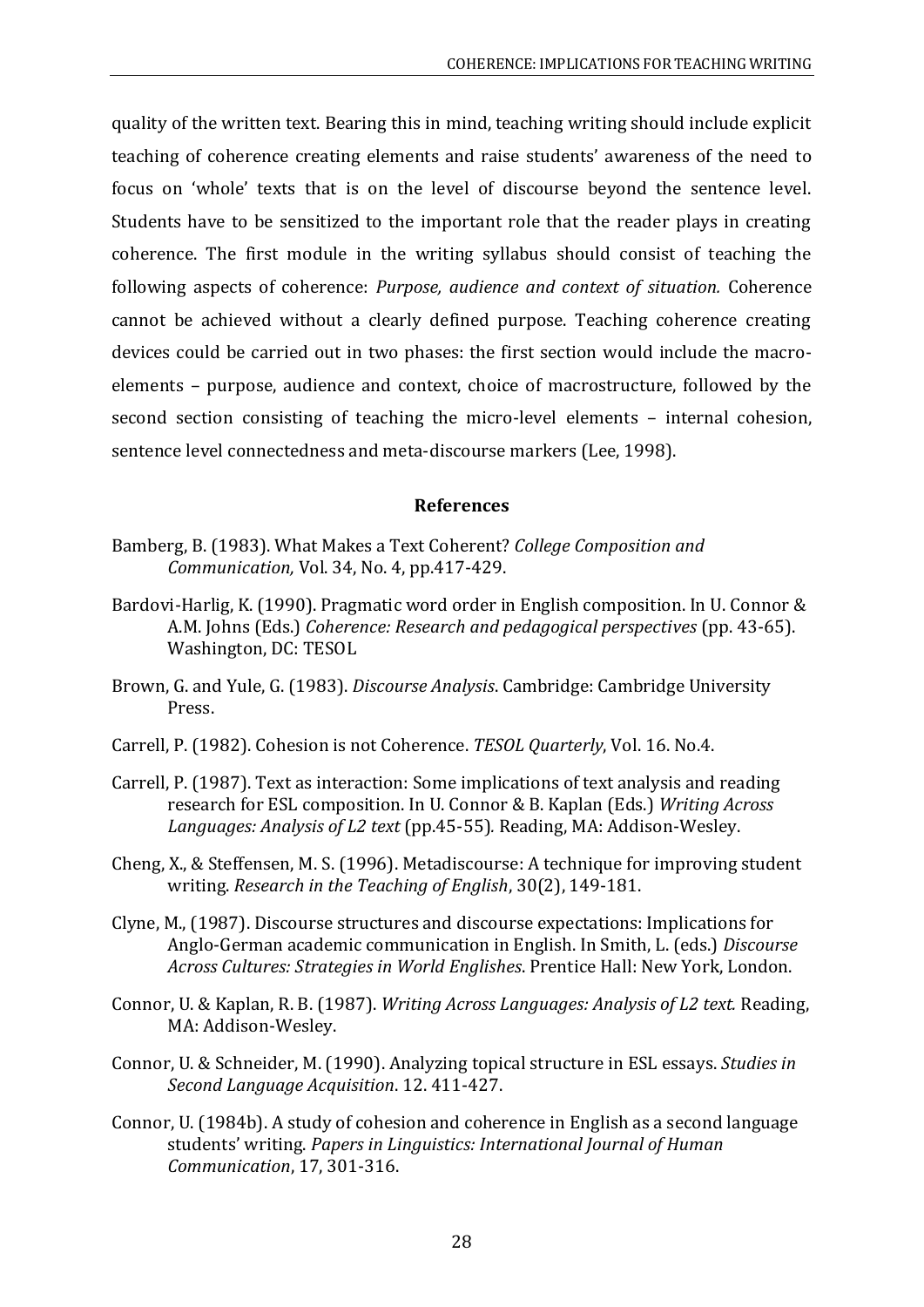- Connor, U. and Farmer, F. (1990). The teaching of topical structure analysis as a revision strategy for ESL writers. In B. Kroll (ed.) *Second Language Writing: Research insights for the classroom.* (pp.126-139). Cambridge, England: Cambridge University Press.
- Connor, U. and Lauer, J. (1985) Understanding persuasive essay writing: linguistic rhetorical approach. *Text* 5, 309-326
- Crismore, A., Markanen, R., and Steffensen, M.S. (1993). Metadiscourse in persuasive writing: A study of texts written by American and Finnish university students*. Written Communication*, 10, 39-71.
- Dimitrova-Gjuzeleva, S. (2001). Argumentative essay writing in English what should we assess? *Bulgarian foreign language teaching journal* I, pp. 20-26.
- Duchevska, A. (2005). Analiza na tekstot i diskursot vo makedonskiot yazik [*Text analysis and discourse of Macedonian language*] (Doctoral dissertation, Ss. "Cyril and Methodius" University, Faculty of Philology "Blazhe Koneski", Skopje).
- Evensen, L. S. (1990). Pointers to superstructure in student writing. In U. Connor & A.M. Johns (Eds.) *Coherence: Research and pedagogical perspectives* (pp.169-183). Washington D.C: TESOL.
- Firbas, J. (1974). Some aspects of the Czechoslovak approach to problems in functional sentence perspective. In F. Danes (Ed.). *Papers in functional sentence perspective* (pp.11-37). The Hague: Mouton.
- Firbas, J. (1986). On the dynamics of written communication in light of the theory of Functional Sentence Perspective. In C. Cooper & Greenbaum (Eds.), *Studying writing: Linguistic approaches* (pp.40-71).Beverly Hills, CA: Sage.
- Georgievska-Sarzhoska, Е. (2010). Diskursni marker i coherentnost [Discourse markers and coherence]. *Yearbook*, 36, 115-131. Ss. "Cyril and Methodius" University, Faculty of Philology "Blazhe Koneski". Skopje.
- Georgievska-Sarzhoska, Е. (2011). Sporeduvanje i organizatziski shemi na J1 i J2 [Comparing the organizational patterns of L1 and L2]. *Yearbook*, 37. Ss. "Cyril and Methodius" University, Faculty of Philology "Blazhe Koneski". Skopje.
- Grimes, Joseph. E. (1975). *The Thread of Discourse*. Mouton Publishing. Walter de Gruyter
- Halliday, M.A.K., & Hassan, R. (1976). *Cohesion in English*. London. Longman.
- Hoey, M. (1983). *On the Surface of Discourse.* London. George Allen and Unwin.
- Hoey, M*.* (1991). *Patterns of Lexis in Text*. Oxford. Oxford University Press.
- Hunt, K. (1965). Grammatical structures written at three grade levels. *NCTE Research report no. 3.* Champaign, IL, USA: NCTE
- Kintsch, W., & van Dijk, T. A. (1978). Toward a model of text comprehension and production. *Psychological revie*w, 85, 363-394.